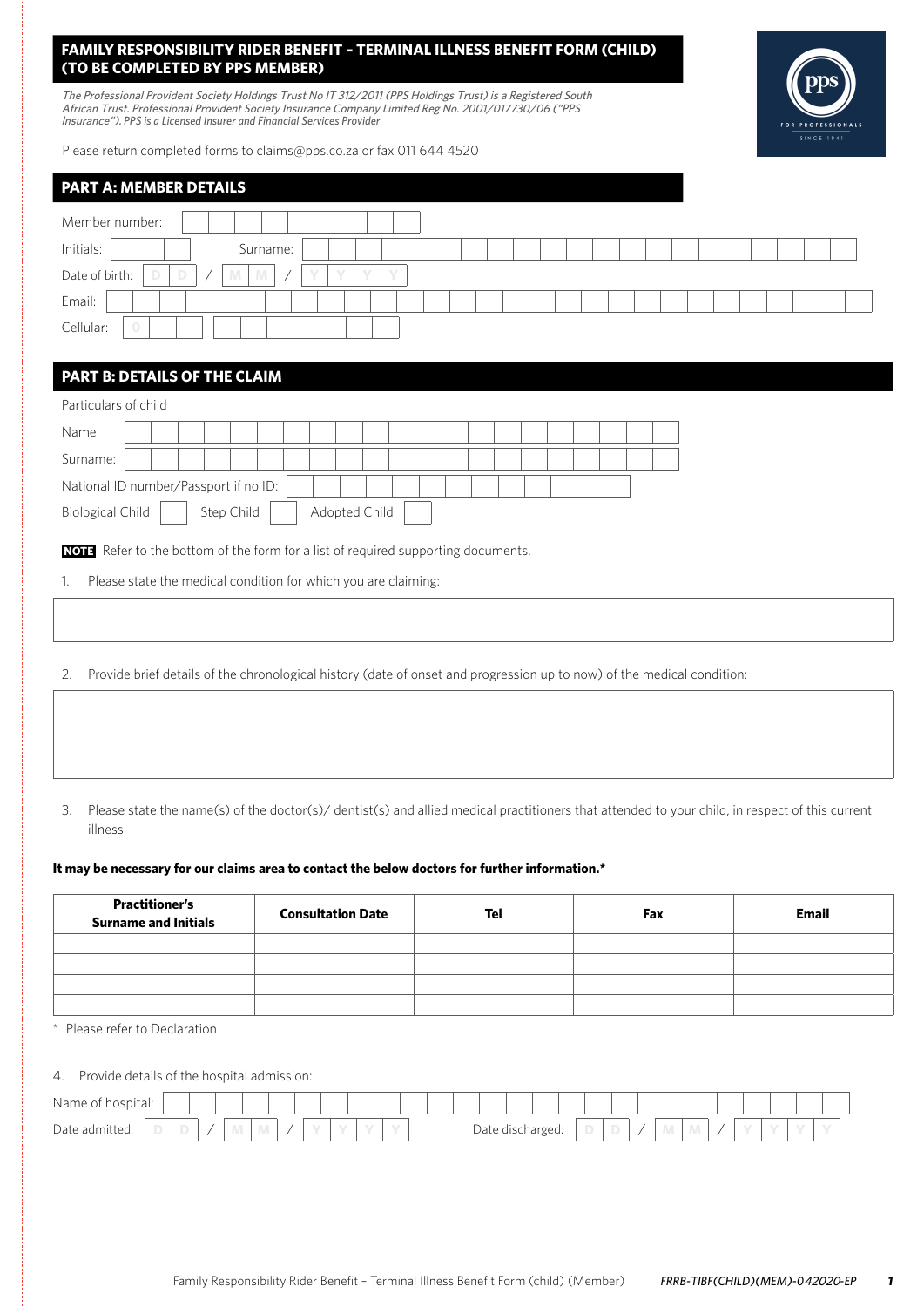# **PART C: BANKING DETAILS FOR CLAIM BENEFIT VIA EFT**

**NOTE** *Only complete when payment is to be made into a bank account other than from which premiums are collected:*

### **(Please attach a cancelled cheque or bank statement stamped by the bank).**

| Name of account holder: |         |  |         |  |        |  |  |              |  |  |  |  |  |  |
|-------------------------|---------|--|---------|--|--------|--|--|--------------|--|--|--|--|--|--|
| Name of bank:           |         |  |         |  |        |  |  |              |  |  |  |  |  |  |
| Account number:         |         |  |         |  |        |  |  |              |  |  |  |  |  |  |
| Branch code:            |         |  |         |  |        |  |  |              |  |  |  |  |  |  |
| Branch:                 |         |  |         |  |        |  |  |              |  |  |  |  |  |  |
| Type of Account:        | Current |  | Savings |  | Cheque |  |  | Transmission |  |  |  |  |  |  |
|                         |         |  |         |  |        |  |  |              |  |  |  |  |  |  |

**INDEMNITY** *Please take note that PPS will not be held liable for incorrect payments, if the information received is incorrect.*

# **PART D: DECLARATION**

| I specifically authorise PPS Insurance to communicate any requirement to my/member's financial advisor<br>which may entail providing information regarding the current medical condition. |  |  |  |  |  |  |  |  |  |  |  |  | N <sub>O</sub> |  |  |  |  |  |  |  |  |
|-------------------------------------------------------------------------------------------------------------------------------------------------------------------------------------------|--|--|--|--|--|--|--|--|--|--|--|--|----------------|--|--|--|--|--|--|--|--|
| Financial Advisor's Name:                                                                                                                                                                 |  |  |  |  |  |  |  |  |  |  |  |  |                |  |  |  |  |  |  |  |  |
| Financial Advisor's Email:                                                                                                                                                                |  |  |  |  |  |  |  |  |  |  |  |  |                |  |  |  |  |  |  |  |  |

 $\mathbb{R}$ 

## **I certify that all the above information is true and correct and I/we authorise PPS Insurance to:**

- a) Access any information which it deems necessary to assess any insurance risk or to consider a claim and I understand that if I choose not to provide this information PPS will not be able to assess my claim for insurance.
- b) Share with other insurers and their representation body any information in the possession of PPS Insurance, either directly or through a database operated by, or for insurers as a group and authorise PPS to also collect my personal information from other insurers as exchange of information helps to save costs and combat fraud. PPS can further process any such information in accordance or compatible with the purpose for which it was collected.
- c) Disclose any information to the PPS Holdings Trust, subsidiaries, affiliates, Profmed or other persons provided that it is necessary to properly underwrite, manage, assess the claim or service the policy, policy assets or myself. PPS Insurance may be required to disclose your information to regulatory or government agencies.
- d) Obtain credit information from any person or institution.

### **AND**

I/we understand that I can request details of the information held by my insurer and request its correction where appropriate.

# **AND**

I/we authorise a doctor, hospital, medical aid or any other person to provide this information to PPS.

PPS Insurance will always do its utmost to prevent any unauthorised disclosure of your personal information. PPS will adhere to any laws governing the protection of (and access to) personal information; and will not use your information for any purpose not provided for in your Policy Contract and in this Part D.

| Signature of policyholder:                         |                   |    |
|----------------------------------------------------|-------------------|----|
| Signature of spouse or child over 18 years of age: |                   |    |
| Signed at (Place):                                 | on this<br>day of | 20 |